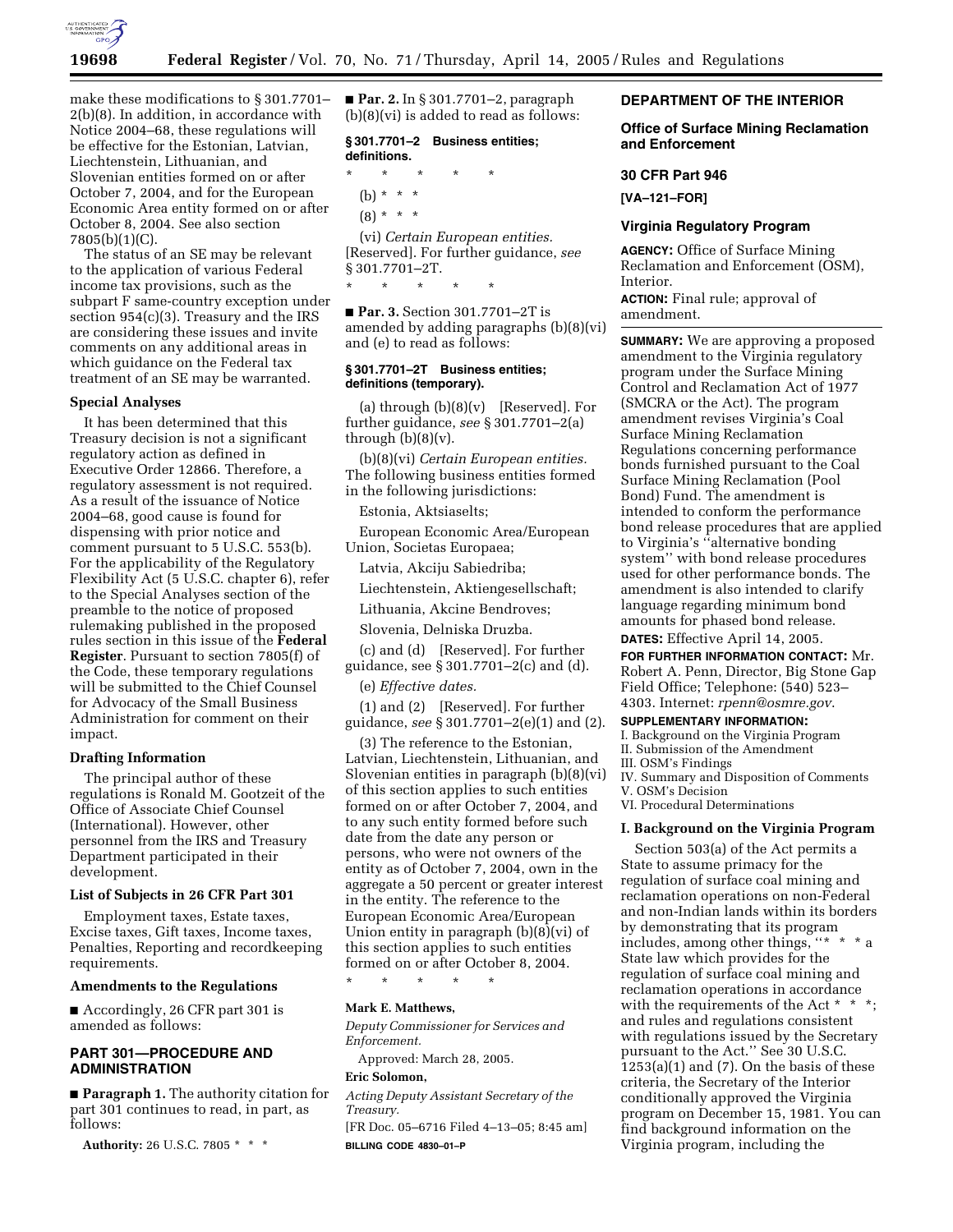Secretary's findings, the disposition of comments, and conditions of approval of the Virginia program in the December 15, 1981, **Federal Register** (46 FR 61088). You can also find later actions concerning Virginia's program and program amendments at 30 CFR 946.12, 946.13, and 946.15.

#### **II. Submission of the Amendment**

By letter dated July 20, 2004 (Administrative Record Number VA– 1036), the Virginia Department of Mines, Minerals and Energy (DMME) submitted an amendment to the Virginia program. The program amendment revises Virginia's Coal Surface Mining Reclamation Regulations concerning performance bonds furnished pursuant to the Coal Surface Mining Reclamation (Pool Bond) Fund. The amendment also clarifies language regarding minimum bond amounts set for phased bond release.

We announced receipt of the proposed amendment in the September 14, 2004, **Federal Register** (69 FR 55375). In the same document, we opened the public comment period and provided an opportunity for a public hearing or meeting on the adequacy of the amendment (Administrative Record Number VA–1043). We did not hold a public hearing or meeting because no one requested one. The public comment period ended on October 14, 2004. We received comments from one State agency and three Federal agencies. By letter dated February 16, 2005, DMME sent us a letter that clarifies how the State interprets and would implement the proposed amendment concerning minimum bond amount at 4 VAC 25– 130–801.17 (Administrative Record Number VA–1046).

#### **III. OSM's Findings**

Following are the findings we made concerning the amendment under SMCRA and the Federal regulations at 30 CFR 732.15 and 732.17. We are approving the amendment.

The Virginia regulations at 4 VAC 25– 130 part 801 concern the Coal Surface Mining Reclamation Fund, penalties, and self-bonding. The proposed amendment revises 4 VAC 25–130– 801.17, concerning bond release application, and 4 VAC 25–130–801.18, concerning criteria for release of bond.

In its submittal of this amendment to OSM, the DMME stated that Virginia is amending its regulations at 4 VAC 25– 130–801.17, to conform the performance bond release procedures that are applied to bonds furnished pursuant to the Coal Surface Mining Reclamation (Pool Bond) Fund, Virginia's ''alternative bonding system,'' with bond release

procedures used for other performance bonds. The DMME stated that the amendment will allow use of a phased bond release for all permitted coal mine sites in Virginia.

#### *1. 4 VAC 25–130–801.17*

This provision is amended by adding and deleting language at 4 VAC 25–130– 801.17(a), by deleting 4 VAC 25–130– 801.17(a)(1) through (a)(3), and by deleting 4 VAC 25–130–801.17(b) through (e). As amended, 4 VAC 25– 130–801.17 provides as follows:

(a) The permittee participating in the Pool Bond Fund, or any person authorized to act upon his behalf, may file an application with the division [Division of Mined Land Reclamation] for the Phase I, II or III release of the bond furnished in accordance with 4 VAC 25–130–801.12(b) for the permit area or any applicable increment thereof. The bond release application, the procedural requirements and the released percentages shall be consistent with the release criteria of 4 VAC 25–130–800.40. However, in no event shall the total bond of the permit be less than the minimum amounts established pursuant to Section 45.1–241 and 45.1–270.3.B of the Virginia Coal Surface Mining Control and Reclamation Act prior to completion of Phase III reclamation of the entire permit area.

We find that the proposed amendments are no less effective than the Federal regulations and can be approved for the following reasons. The State's rules at 4 VAC 25–130–801.17(a) concern bond release application procedures for Pool Bond Fund participants. Virginia has added the following requirement at 4 VAC 25– 130–801.17(a):

The bond release application, the procedural requirements and the released percentages shall be consistent with the release criteria of 4 VAC 25–130–800.40.

The Virginia regulations at 4 VAC 25– 130–800.40 concern the requirements to release performance bonds and are substantively identical to the Federal performance bond release requirements at 30 CFR 800.40. Under the revised provision quoted directly above, the bond release procedures for Pool Bond Fund participants will be the procedures specified at 4 VAC 25–130– 800.40. With this change, all Virginia permittees are subject to the bond release requirements at 4 VAC 25–130– 800.40. We find the proposed change is consistent with and no less effective than 30 CFR 800.40 and can be approved.

Virginia has also proposed to delete the existing bond release procedures at 4 VAC 25–130–801.17 that were specific to Pool Bond Fund permits. We find that the addition of the requirement that Pool Bond Fund participants must

comply with the bond release procedures at 4 VAC 25–130–800.40 renders the deleted language at 4 VAC 25–130–801.17 unnecessary. Therefore, we find that the deletion of that language does not render 4 VAC 25– 130–801.17 less effective than the Federal bond release requirements at 30 CFR 800.40 and can be approved.

Virginia has added language at 4 VAC 25–130–801.17(a), which provides that a permittee may file an application for the ''Phase I, II or III release'' of the bond for ''the permit area or any applicable'' increment ''thereof.'' We find these changes to be consistent with and no less effective than the Federal performance bond requirements at 30 CFR 800.40(c) which allows the release of all or part of a performance bond for the permit/increment area in accordance with a three-phase schedule of reclamation and can be approved.

Virginia also amended 4 VAC 25– 130–801.17(a) by revising language that previously stated that in no event shall the total bond of the permit be less than the minimum amounts established pursuant to 4 VAC 25–130–801.12(b) prior to completion of the required reclamation. The provision was revised by deleting the regulatory citation and adding in its place the citations of two Virginia Coal Surface Mining Control and Reclamation Act (VA Code ) provisions and additional language. The amended language provides as follows:

However, in no event shall the total bond of the permit be less than the minimum amounts established pursuant to Sections 45.1–241 and 45.1–270.3B of the Virginia Coal Surface Mining Control Act prior to completion of Phase III reclamation of the entire permit area.

During our review of this provision, it was unclear as to what the minimum bond amount is pursuant to Sections 45.1–241 and 45.1–270.3.B of the VA Code prior to completion of Phase III reclamation of the entire permit area because VA Code Sections 45.1–241 and 45.1–270.3.B contain different minimum bond amounts. Therefore, we asked DMME to explain which minimum bond amount would apply (Administrative Record Number VA– 1045).

In its February 16, 2005, letter, the DMME clarified the meaning of the proposed minimum bond amount language at 4 VAC 25–130–801.17(a), and how the State will implement that provision. Specifically, the DMME stated that VA Code Section 45.1–270 applies to bond amounts for new permits or new acreage in the Pool Bond, while VA Code 45.1–241 authorizes the Division of Mined Land Reclamation (DMLR) to determine the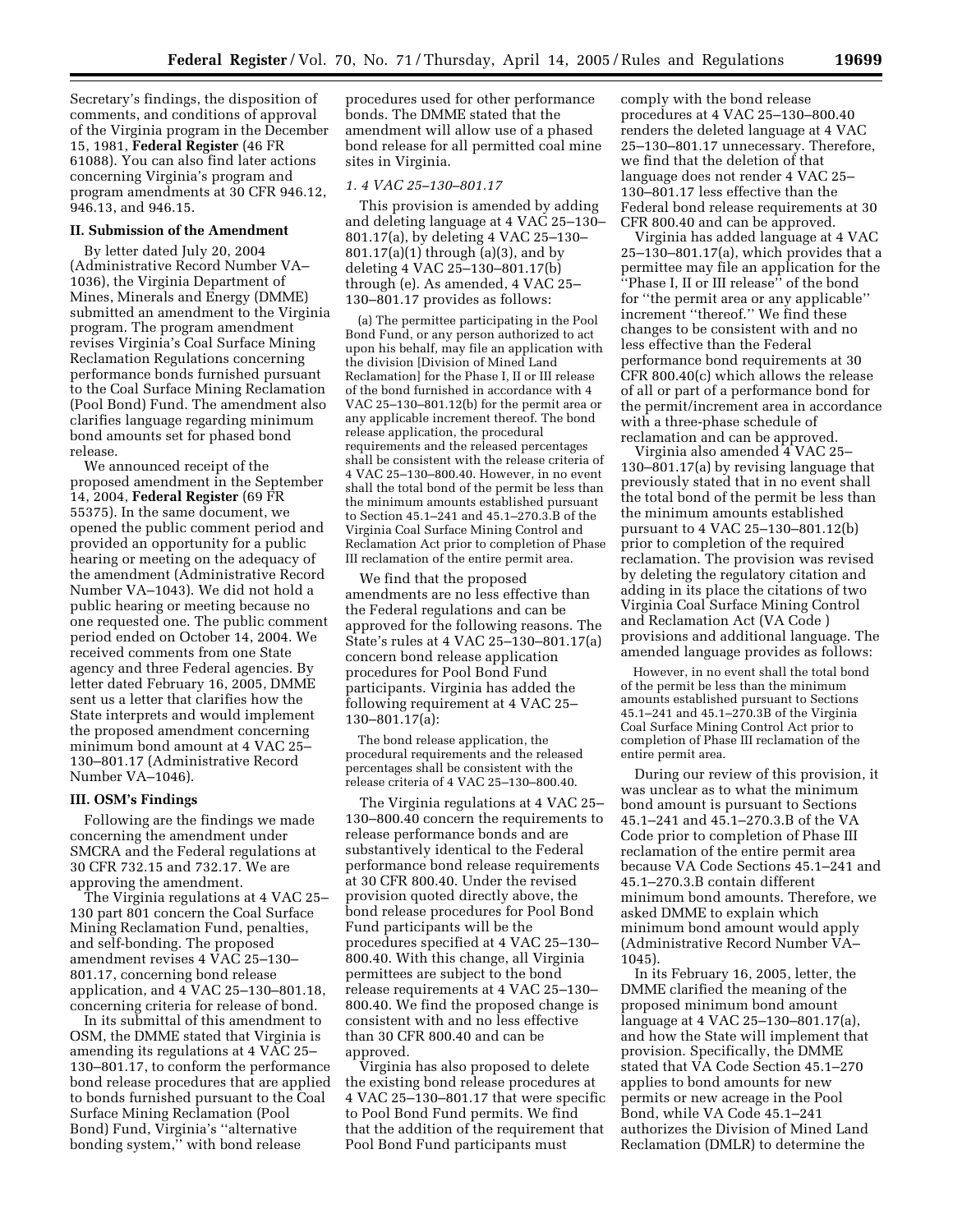required bond amount, with a \$10,000 minimum to be retained after completion of Phase II reclamation. However, the actual bond amount to be retained will be determined on a caseby-case basis, based on the amount needed to assure the completion of reclamation work if the work must be performed by DMLR in the event of bond forfeiture. The amount of bond to be released on completion of Phase II reclamation will be determined based upon any remaining reclamation and revegetation costs to be expected.

The DMME also stated that implementation of this procedure (minimum bond amount of \$10,000 as described above) would not cause a negative impact on the reclamation fund. Phase II bond release will only be approved, the DMME stated, upon meeting the success standards required for a Phase II bond release.

Section 509(a) of SMCRA provides that the amount of bond shall be sufficient to assure the completion of the reclamation plan if the work has to be performed by the regulatory authority in the event of forfeiture, and in no case shall the total bond initially posted for the entire area under one permit be less than \$10,000. Virginia's approved statutory counterpart to 509(a) of SMCRA is VA Code Section 45.1–241.A. All Pool Bond Fund participants must comply with the applicable parts of Section 45.1–241. See 4 VAC 25–130– 801.11(b)(2). The Federal regulations at 30 CFR 800.40(c) do not specify a dollar amount that the regulatory authority must retain after completion of Phase II reclamation, but, instead, require an amount that ''would be sufficient to cover the cost of reestablishing revegetation.''

For the reasons discussed above, we find that the proposed revision to the State's minimum bond amount language at 4 VAC 25–130–801.17(a) is not inconsistent with the Federal bond release provisions at 30 CFR 800.40 and can be approved.

### *2. 4 VAC 25–130–801.18*

This provision is amended by adding and deleting language at 4 VAC 25–130– 801.18(a) and (b), by deleting 4 VAC 25– 130–801.18(c), and by amending and renumbering existing 4 VAC 25–130– 801.18(d) as 4 VAC 25–130–801.18(c). As amended, 4 VAC 25–130–801.18 provides as follows:

(a) The division shall release bond furnished in accordance with Section 45.1– 241 and 45.1–270.3 of the Virginia Coal Surface Mining Control and Reclamation Act through the standards specified at 4 VAC 25– 130–800.40 upon receipt of an application for Phase I, II or III release.

(b) The division shall terminate jurisdiction for the permit area, or any increment thereof upon approval of the Phase III bond release for that area.

(c) In the event a forfeiture occurs the division may, after utilizing the available bond monies, utilize the Fund [Pool Bond Fund] as necessary to complete reclamation liabilities for the permit area.

Virginia has amended 4 VAC 25–130– 801.18, concerning criteria for the release of bond, by deleting most of the existing language concerning bond release procedures specific only to Pool Bond Fund permits. In place of the deleted language, Virginia added language that specifies that release must be in accordance with the bond release standards at 4 VAC 25–130–800.40. We find that the proposed changes at 4 VAC 25–130–801.18(a) are consistent with and no less effective than the Federal performance bond requirements at 30 CFR 800.40(c) (which allows for phased bond release) and can be approved.

Virginia added language at 4 VAC 25– 130–801.18(b) which provides that the Division of Mined Land Reclamation ''shall terminate jurisdiction for the permit area, or any increment thereof upon approval of the Phase III bond release for that area.'' The Federal regulations at 30 CFR 700.11 $(d)(1)(ii)$ provide that the regulatory authority may terminate its jurisdiction over the reclaimed site of a completed surface coal mining and reclamation operation, or increment thereof, when the regulatory authority has made a final decision in accordance with the State program counterpart to 30 CFR part 800, concerning performance bonds, to release the performance bond fully. If a regulatory authority chooses to terminate jurisdiction, then the Federal regulations require that the regulatory authority must have the ability to reassert its jurisdiction in certain circumstances. Virginia, at 4 VAC 25–  $130-700.11(c)(2)$ , as part of its approved program, already provides for reassertion of its jurisdiction in certain circumstances. Thus, when 4 VAC 25– 130–801.18(b) and 4 VAC 25–130– 700.11(c)(2) are read in conjunction with each other, we find that this requirement is no less effective than 30 CFR 700.11(d)(1)(ii) of the Federal regulations. Therefore, this provision can be approved.

Virginia deleted the words ''after partial bond release'' at former 4 VAC 25–130–801.18(d) (now 801.18(c)). The deletion is intended to clarify that a bond may be for the entire permit area or an increment thereof. This revision renders the provision consistent with revisions to 4 VAC 25–130–801.17, which clarify that bond furnished under

4 VAC 25–130–801.12 may be for an entire permit area or for an increment thereof. We find that this revision is consistent with and no less effective than the Federal regulations at 30 CFR 800.50(c), concerning forfeiture of bonds, and with 30 CFR 800.11(e), concerning alternate bonding systems. The Federal regulations at 30 CFR 800.50(c) provide that upon default, the regulatory authority may cause the forfeiture of any and all bonds deposited to complete reclamation for which the bonds were posted. The Federal regulations at 30 CFR 800.11(e) provide that alternative bonding systems must assure that the regulatory authority will have available sufficient money to complete the reclamation plan for any areas which may be in default at any time. Therefore, the amendments at 4 VAC 25–130–801.18(b) can be approved.

### **IV. Summary and Disposition of Comments**

#### *Public Comments*

The Commonwealth of Virginia, Department of Historic Resources responded and stated that it had reviewed the materials submitted and has no objection to the proposed amendment (Administrative Record Number VA–1040).

#### *Federal Agency Comments*

Under 30 CFR 732.17(h)(11)(i) and section 503(b) of SMCRA, on August 2, 2004, we requested comments on the amendments from various Federal agencies with an actual or potential interest in the Virginia program (Administrative Record Number VA– 1038). The United States Department of Labor, Mine Safety and Health Administration (MSHA) responded and stated that it has no comments on the proposed amendment (Administrative Record Number VA–1042). The United States Bureau of Land Management (BLM) reviewed the proposed amendments but provided no comments on the proposed amendments (Administrative Record Number VA– 1039).

## *Environmental Protection Agency (EPA) Concurrence and Comments*

Under 30 CFR 732.17(h)(11)(ii), we are required to get a written concurrence from EPA for those provisions of the program amendment that relate to air or water quality standards issued under the authority of the Clean Water Act (33 U.S.C. 1251 *et seq.*) or the Clean Air Act (42 U.S.C. 7401 *et seq.*). None of the revisions that Virginia proposed to make in this amendment pertain to air or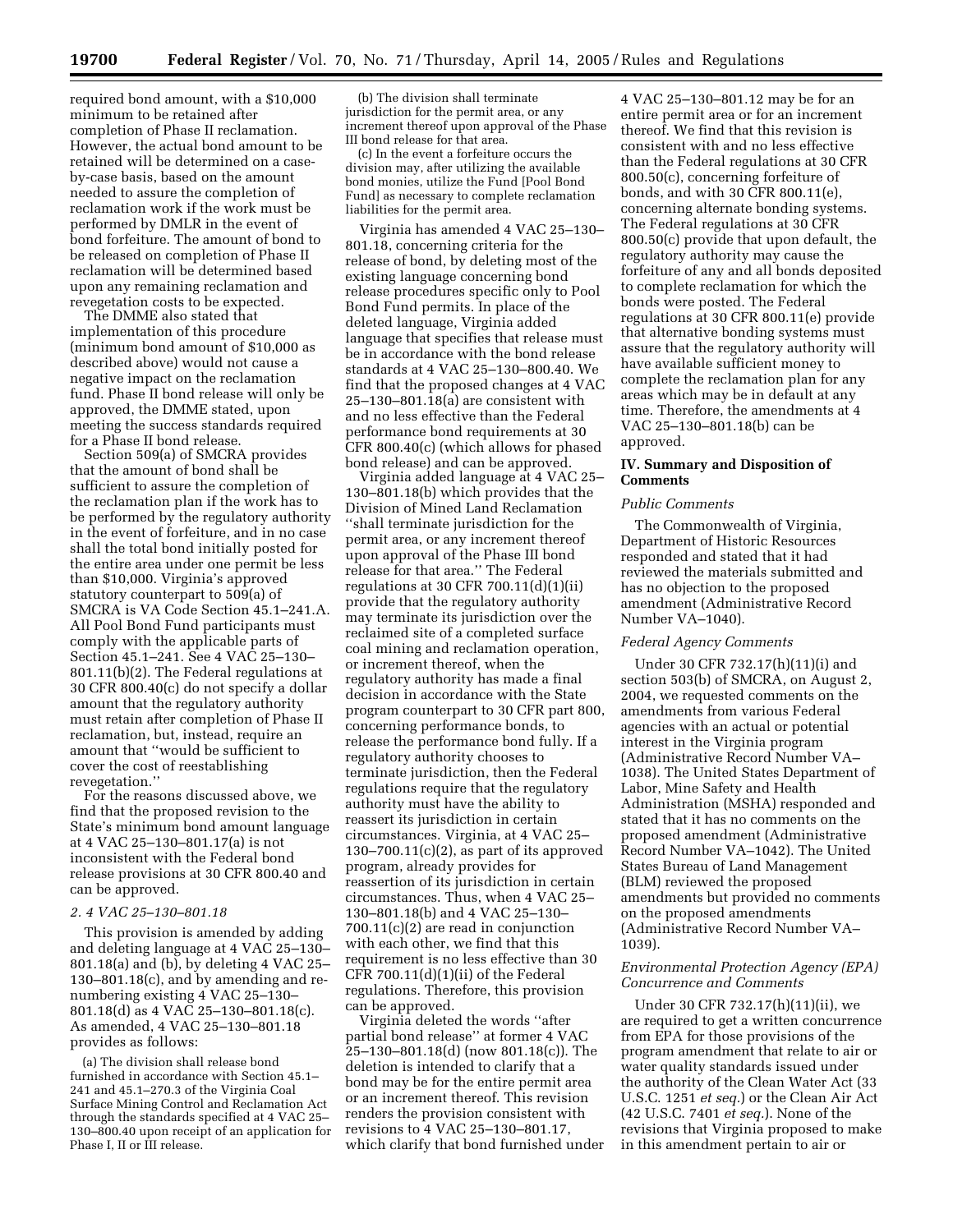water quality standards. Therefore, we did not ask EPA to concur on the amendment. Under 30 CFR 732.17(h)(11)(i), we requested comments on the amendment from EPA (Administrative Record Number WV– 1038).

The EPA responded by letter dated August 27, 2004 (Administrative Record Number VA–1041), and stated that there are no apparent inconsistencies with the Clean Water Act or other statutes or regulations under EPA's jurisdiction. EPA also stated that, regarding bond release, its main concern is that there must be available funds—whether in individual performance bonds, a bond pool, other types of financial assurance, or a combination of these—to guarantee remediation of any land disturbed or water impaired in case the responsible party goes out of business. EPA offered no other comments. We agree with EPA's comment that there must be sufficient bond to guarantee reclamation of any land disturbed or water impaired in case the permittee is unable to complete the reclamation. The proposed amendment to 4 VAC 25–130–801.18 specifically requires that in the event of a bond forfeiture, Virginia shall first use available bonds and then money from the Pool Bond Fund to complete reclamation of the permit area.

#### **V. OSM's Decision**

Based on the above findings, we approve the amendment sent to us by Virginia on July 20, 2004.

To implement this decision, we are amending the Federal regulations at 30 CFR part 946, which codify decisions concerning the Virginia program. We find that good cause exists under 5 U.S.C. 553(d)(3) to make this final rule effective immediately. Section 503(a) of SMCRA requires that the State's program demonstrate that the State has the capability of carrying out the provisions of the Act and meeting its purposes. Making this regulation effective immediately will expedite that process. SMCRA requires consistency of State and Federal standards.

#### **VI. Procedural Determinations**

#### *Executive Order 12630—Takings*

This rule does not have takings implications. This determination is based upon the analysis performed under various laws and executive orders for the counterpart Federal regulations.

# *Executive Order 12866—Regulatory Planning and Review*

This rule is exempt from review by the Office of Management and Budget (OMB) under Executive Order 12866.

# *Executive Order 12988—Civil Justice Reform*

The Department of the Interior has conducted the reviews required by section 3 of Executive Order 12988 and has determined that this rule meets the applicable standards of subsections (a) and (b) of that section. However, these standards are not applicable to the actual language of State regulatory programs and program amendments because each program is drafted and promulgated by a specific State, not by OSM. Under sections 503 and 505 of SMCRA (30 U.S.C. 1253 and 1255) and the Federal regulations at 30 CFR 730.11, 732.15, and 732.17(h)(10), decisions on proposed State regulatory programs and program amendments submitted by the States must be based solely on a determination of whether the submittal is consistent with SMCRA and its implementing Federal regulations and whether the other requirements of 30 CFR parts 730, 731, and 732 have been met.

### *Executive Order 13132—Federalism*

This rule does not have Federalism implications. SMCRA delineates the roles of the Federal and State governments with regard to the regulation of surface coal mining and reclamation operations. One of the purposes of SMCRA is to ''establish a nationwide program to protect society and the environment from the adverse effects of surface coal mining operations.'' Section 503(a)(1) of SMCRA requires that State laws regulating surface coal mining and reclamation operations be ''in accordance with'' the requirements of SMCRA, and section 503(a)(7) requires that State programs contain rules and regulations ''consistent with'' regulations issued by the Secretary pursuant to SMCRA.

# *Executive Order 13175—Consultation and Coordination With Indian Tribal Governments*

In accordance with Executive Order 13175, we have evaluated the potential effects of this rule on Federallyrecognized Indian tribes and have determined that the rule does not have substantial direct effects on one or more Indian tribes, on the relationship between the Federal Government and Indian tribes, or on the distribution of power and responsibilities between the Federal Government and Indian tribes. This final rule applies only to the Virginia program and therefore does not affect tribal programs.

# *Executive Order 13211—Regulations That Significantly Affect the Supply, Distribution, or Use of Energy*

On May 18, 2001, the President issued Executive Order 13211 which requires agencies to prepare a Statement of Energy Effects for a rule that is (1) considered significant under Executive Order 12866, and (2) likely to have a significant adverse effect on the supply, distribution, or use of energy. Because this rule is exempt from review under Executive Order 12866 and is not expected to have a significant adverse effect on the supply, distribution, or use of energy, a Statement of Energy Effects is not required.

#### *National Environmental Policy Act*

This rule does not require an environmental impact statement because section 702(d) of SMCRA (30 U.S.C. 1292(d)) provides that agency decisions on proposed State regulatory program provisions do not constitute major Federal actions within the meaning of section 102(2)(C) of the National Environmental Policy Act (42 U.S.C. 4332(2)(C)).

## *Paperwork Reduction Act*

This rule does not contain information collection requirements that require approval by OMB under the Paperwork Reduction Act (44 U.S.C. 3507 *et seq.*).

#### *Regulatory Flexibility Act*

The Department of the Interior certifies that this rule will not have a significant economic impact on a substantial number of small entities under the Regulatory Flexibility Act (5 U.S.C. 601 *et seq.*). The State submittal, which is the subject of this rule, is based upon counterpart Federal regulations for which an economic analysis was prepared and certification made that such regulations would not have a significant economic effect upon a substantial number of small entities. In making the determination as to whether this rule would have a significant economic impact, the Department relied upon the data and assumptions for the counterpart Federal regulations.

## *Small Business Regulatory Enforcement Fairness Act*

This rule is not a major rule under 5 U.S.C. 804(2), the Small Business Regulatory Enforcement Fairness Act. This rule: (a) Does not have an annual effect on the economy of \$100 million; (b) will not cause a major increase in costs or prices for consumers, individual industries, Federal, State, or local government agencies, or geographic regions; and (c) does not